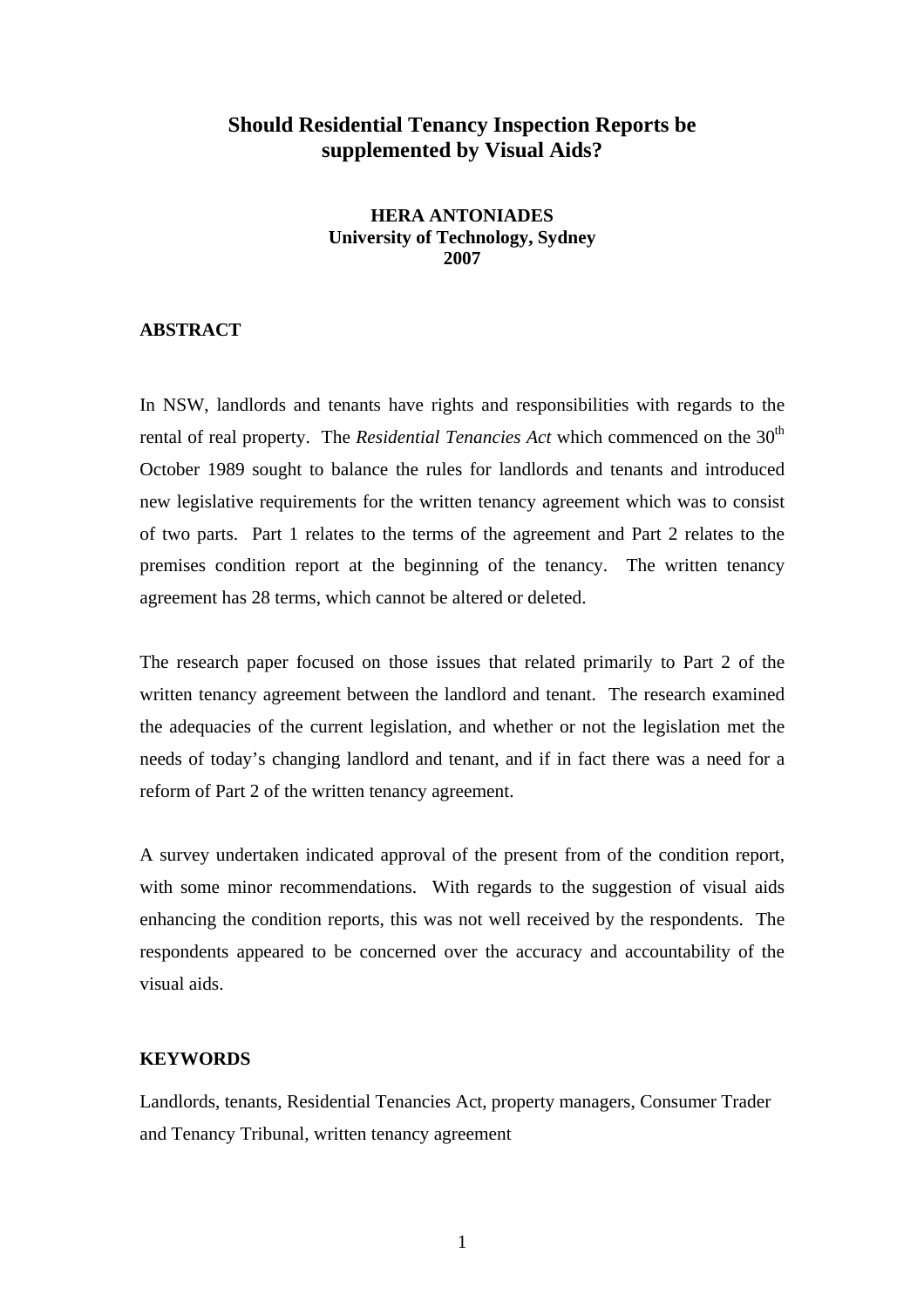## **INTRODUCTION**

The Residential Tenancies Act, which commenced on the  $30<sup>th</sup>$  October 1989 sought to balance the rules for landlords and tenants. The new legislative requirements introduced for the written tenancy agreement, consisted of two parts. Part 1 relates to the terms of agreement and Part 2 relates to the premises condition report at the beginning of the tenancy (NSW Office of Fair Trading). Currently there are 28 terms which cannot be altered or deleted. This research paper focuses primarily on Part 2 of the written tenancy agreement between the landlord and the tenant.

## **BACKGROUND**

Prior to the introduction of the Residential Tenancies Act, landlords and tenants were regulated by the *Landlord and Tenant Act 1899* as amended by the *Landlord and Tenant (Amendment) Act* 1948. Under the 1899 Act magistrates conducted proceedings similar to the courts of law. The amendments to the 1899 Act originated from the wartime controls imposed by the Commonwealth during the first and second world wars, where there were numerous restraints on the increase of rentals, and the manner in which tenants could be evicted.

The States of Australia agreed during this time, to co-operate with the Commonwealth regarding these issues and hence on the  $1<sup>st</sup>$  January 1916, during the First World War, the *Fair Rents Act 1915* was introduced and was in force until 1<sup>st</sup> July 1933 when the *Reduction of Rents Act 1931* was introduced. Effectively the 1931 Act reduced rents by 22.5%. In 1948, New South Wales held a referendum to consider giving the Commonwealth permanent power over rent control. This referendum was defeated, and the *Landlord and Tenant (Amendment) Act 1948* was passed. (Butt 1996).

The 1899 Act was repealed by the *Residential Tenancies Tribunal Act 1986* and on the 30th October 1989, the 1986 act was replaced by the *Residential Tenancies Act 1987*.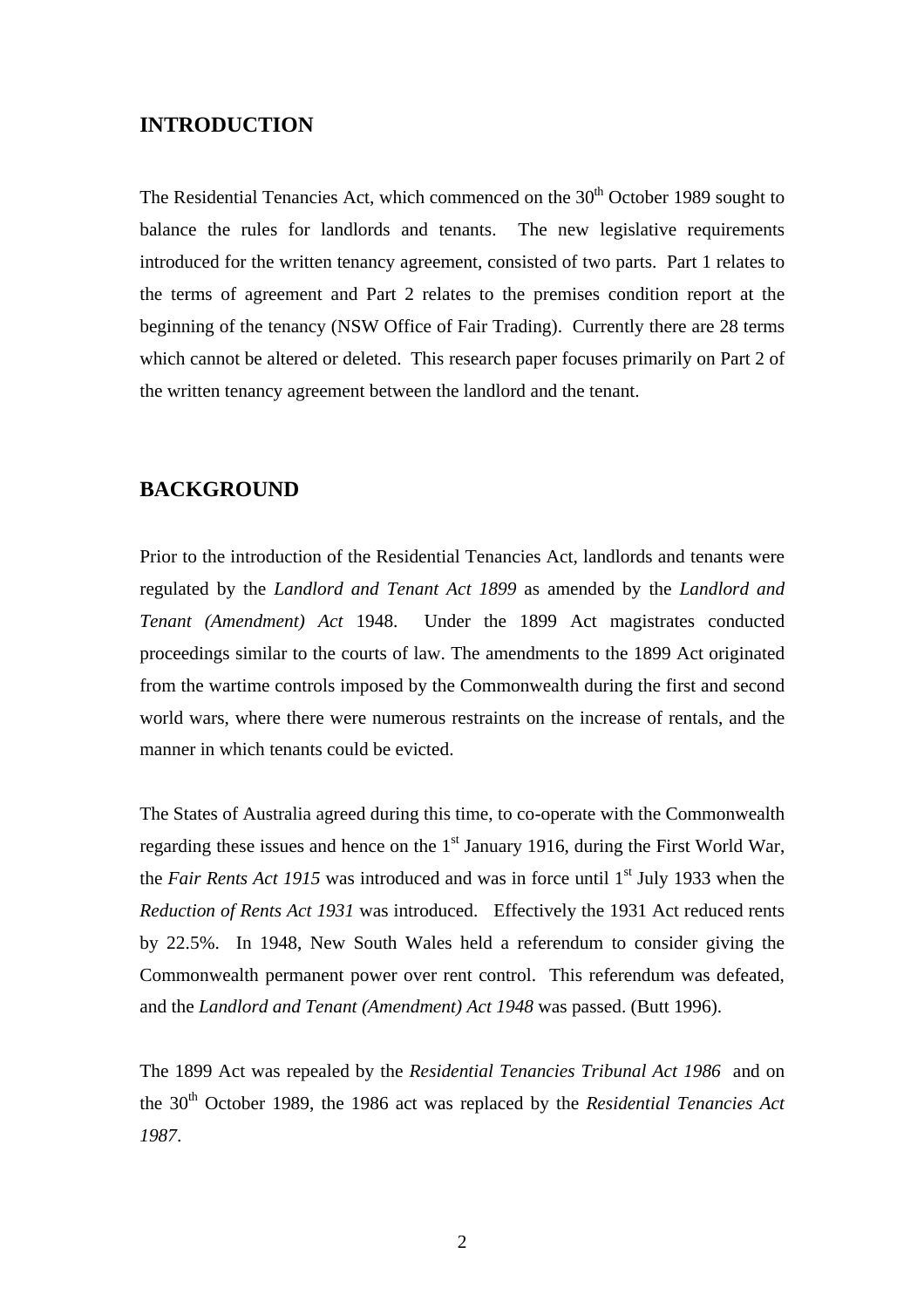Figure 1 below traces the historical changes with the legislation relating to Landlord and Tenant history.



*Figure 1* 

The first Act in 1899, the 1948 amended Act, and the 1986 and 1987 acts, as shown in Figure 1, relate to the New South Wales legislation, whereas the 1915 and 1941 acts are Commonwealth legislation. Currently the Office of Fair Trading administers the 1987 Act.

## **RESIDENTIAL TENANCIES TRIBUNAL**

The Residential Tenancies Tribunal, was created under the 1986 Act for residential agreements, as an independent judicial body to hear disputes between landlords and tenants. The Tribunal regulates matters such as breaches of residential tenancy agreements and enforces compliances with the residential tenancy agreements. The Tribunal must act "according to equity, good conscience and the substantial merits of the case without regard to technicalities or legal form" s93(4). The Tribunal is allowed to adopt "a broad approach of common sense and common fairness, eschewing all legal or other technicality" (Butt 1996). Also, the Tribunal must reach its decisions "on the basis that the applicant bears the general onus of proving his or her claim" (Butt 1996).

The *Residential Tribunal Act 1998* was introduced in 1999. This Act placed a greater emphasis on mediation and conciliation, with cases able to be heard by a single member or a multi-member panel, and in special circumstances, parties could apply for cases to be reheard.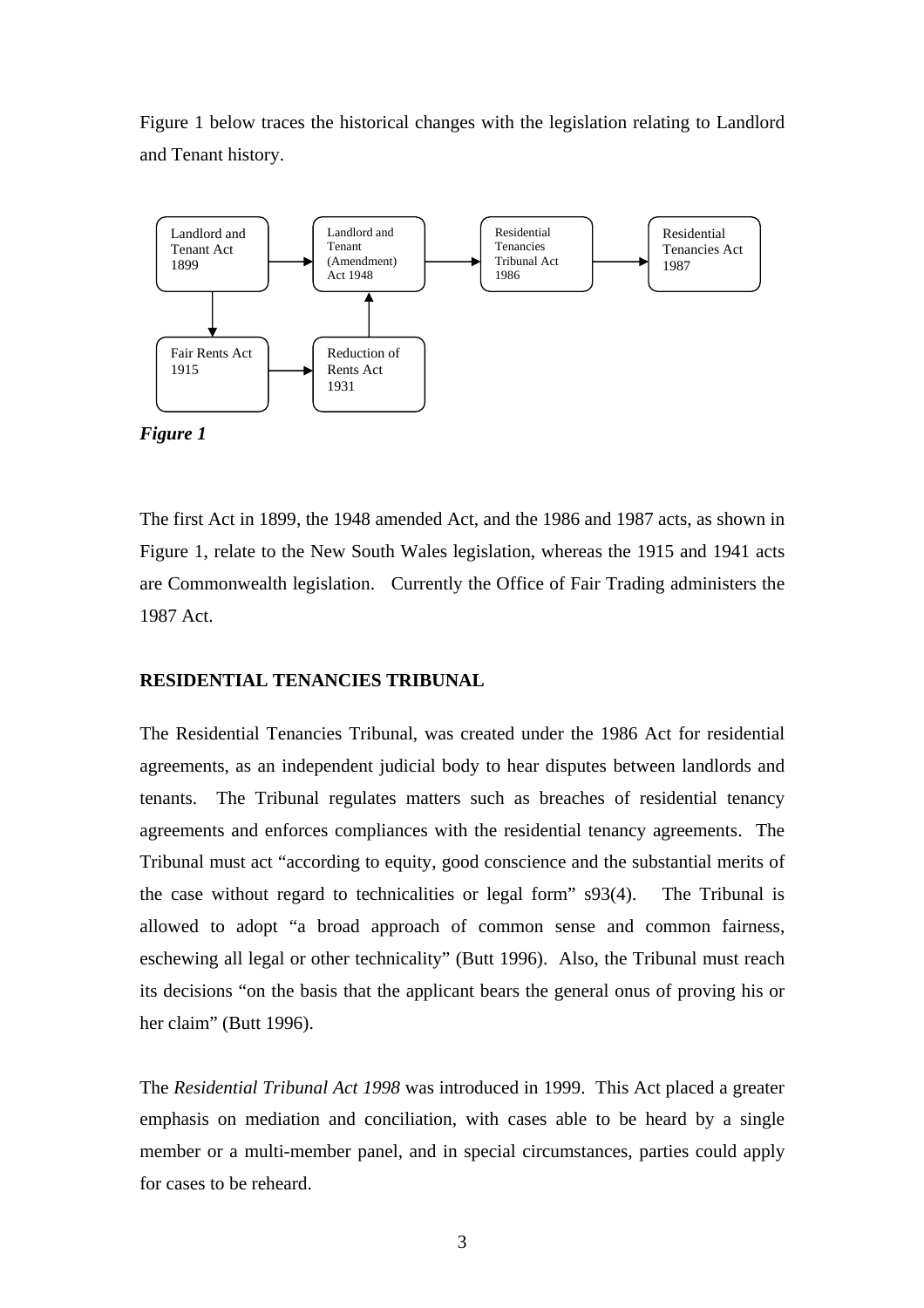## **RESEARCH OBJECTIVE**

This paper will focus on those issues that relate primarily to Part 2 (the condition report) of the written tenancy agreement between the landlord and tenant. The research paper will examine the adequacies of the current legislation, whether or not the legislation meets the needs of today's changing landlord and tenant, and if in fact there is a need for the reform of Part 2 of the written tenancy agreement.

In conclusion, this research paper seeks to address if the present condition report accurately reflects the true condition of the premises both at the beginning of the tenancy and at the conclusion of the tenancy from the point of view from the tenant, and if in fact the use of visual aids enhance the completion of the condition report.

# **PURPOSE OF PART 2 OF THE WRITTEN TENANCY AGREEMENT**

A condition report must be completed at the beginning and end of a tenancy. The purpose of the condition report is to record in writing "a true and accurate account of the condition of the premises" (Anforth and Thawley, 1998).

Therefore, at the beginning of each tenancy, the landlord must complete the relevant sections of the condition report which relates to the landlords opinion of the condition of the premises. The tenant must also complete their section on the condition report. The condition report is completed and signed in triplicate, by either the landlord or the agent and then passed over to the tenant for completion and signing. Items such as the cleanliness, stains on carpets, nails in the walls, etc is noted on the report, together with any other comments that are applicable.

 It is very important that care is taken to correctly record this information, because a dispute might arise as to the true condition of the premises. If a comparison of the condition report at the beginning of the tenancy and at the end of the tenancy differs,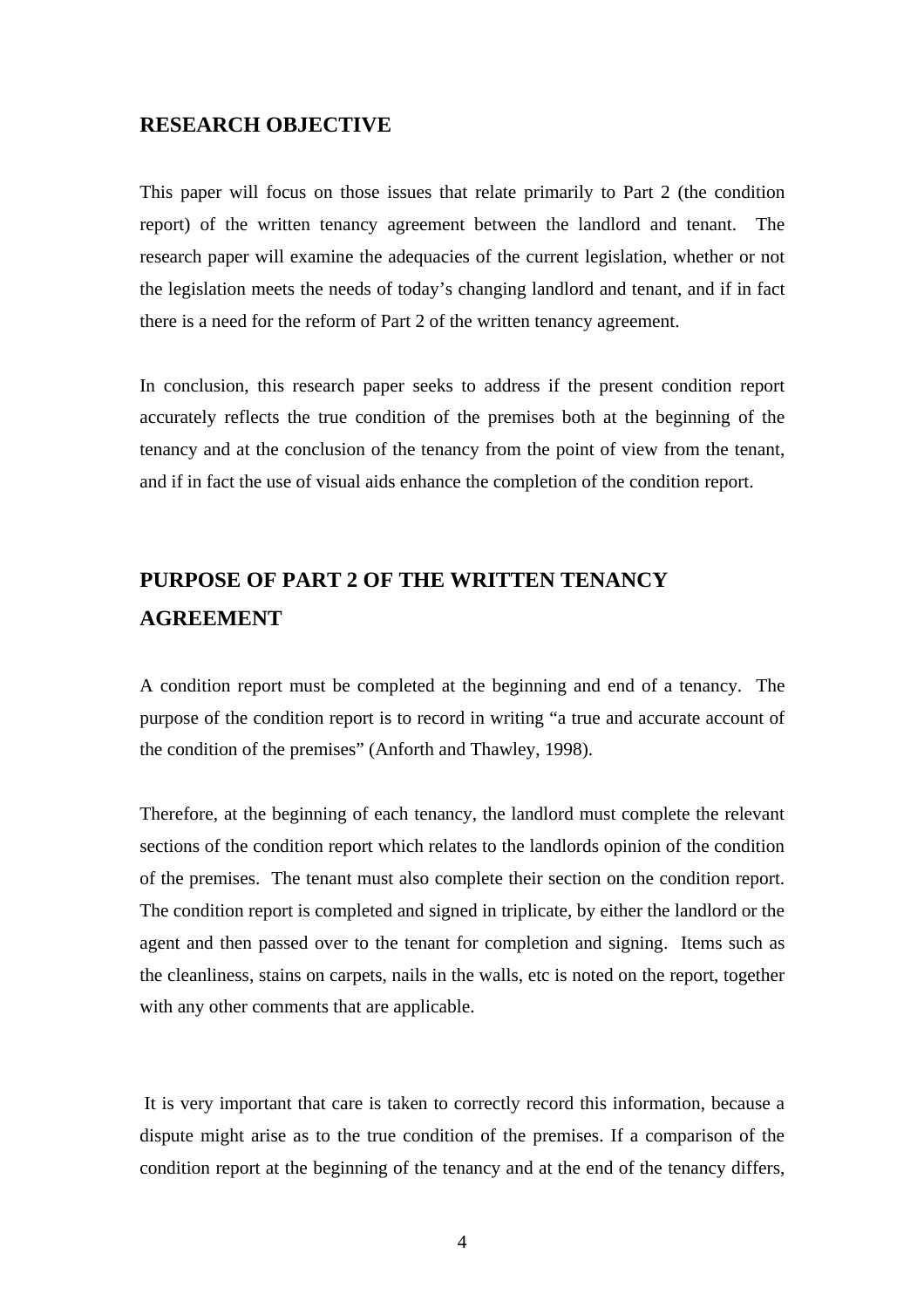then the landlord may have grounds to claim compensation from the tenant. The Tribunal can refer to this written documentation to assist in resolving and determining the dispute.

## **DESCRIPTION OF VISUAL AIDS**

The tribunal hears disputes on a wide range of residential tenancy matters, including disputes with the condition of the premises at the termination of the written tenancy agreement. Many landlords and tenants support their claims and disputes with the complement of visual aids. The most popular of these visual aids being digital photographs. There are other visual aids such as dated photographs from cameras and videos.

The old saying *"a picture says a thousand words"* appears to have slowly etched its way as a desired tool to use when recording and completing the condition report.

## **RESEARCH METHODOLOGY AND LIMITATIONS**

A survey of tenants was undertaken and analysed. The questions asked in the survey focused on issues relating to the adequacy, process and accuracy of the condition report, and in conclusion possible recommendations to improve any shortcomings with the present system.

The research was from the perspective of the tenants with 120 surveys distributed yielding a response rate of 76%. The geographical area covered included the St George, Inner West and Eastern Suburbs of the Sydney Metropolitan area.

Some of the surveys were undertaken "face to face", to capture respondents from non-English speaking backgrounds. The survey consisted of seven questions which were addressing issues such as the adequacy of the current condition report format, and the accuracy of its completion when compared to the completed report from the landlord.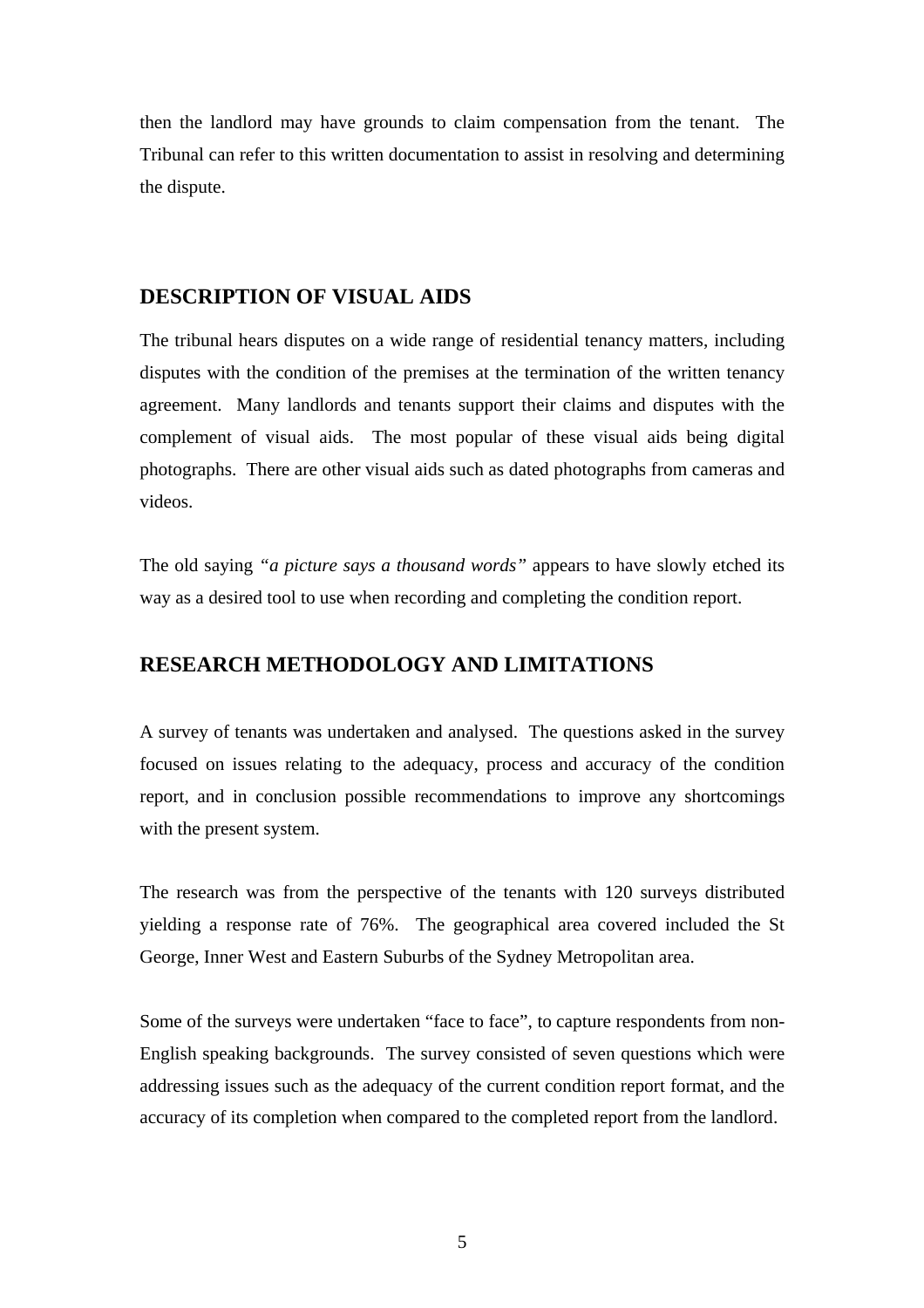## **FINDINGS AND DISCUSSION**

#### **QUESTION ONE**

*Was the completed condition report, given to you by the agent/landlord a true account of the condition of your premises at the beginning of your tenancy?* 

| - -<br>YE. | 91% |
|------------|-----|
|            |     |

This question sought to clarify whether or not there was a major issue with regards to the accuracy in the completion of the condition report at the commencement of the tenancy. Interestingly, 91% of the respondents indicated that they were in agreement with the condition report. However, question 3 below appeared to indicate that the respondents at the beginning of the tenancy were unaware of the importance to accurately describe the true condition of the premises at the beginning of their tenancy.

### **QUESTION TWO**

## *If you answered NO to question one, what were the discrepancies/differences between your observation and the written comments by the agent/landlord.*

The purpose of this question was to identify if there were common discrepancies with the completion and description of the condition report. The respondents commented particularly on issues such as the cleanliness of the premises, marks on walls not correctly described, carpet stains not noted, appliances not working eg stove elements requiring replacement, windows not opening, room doors/cupboard doors jammed and not closing easily.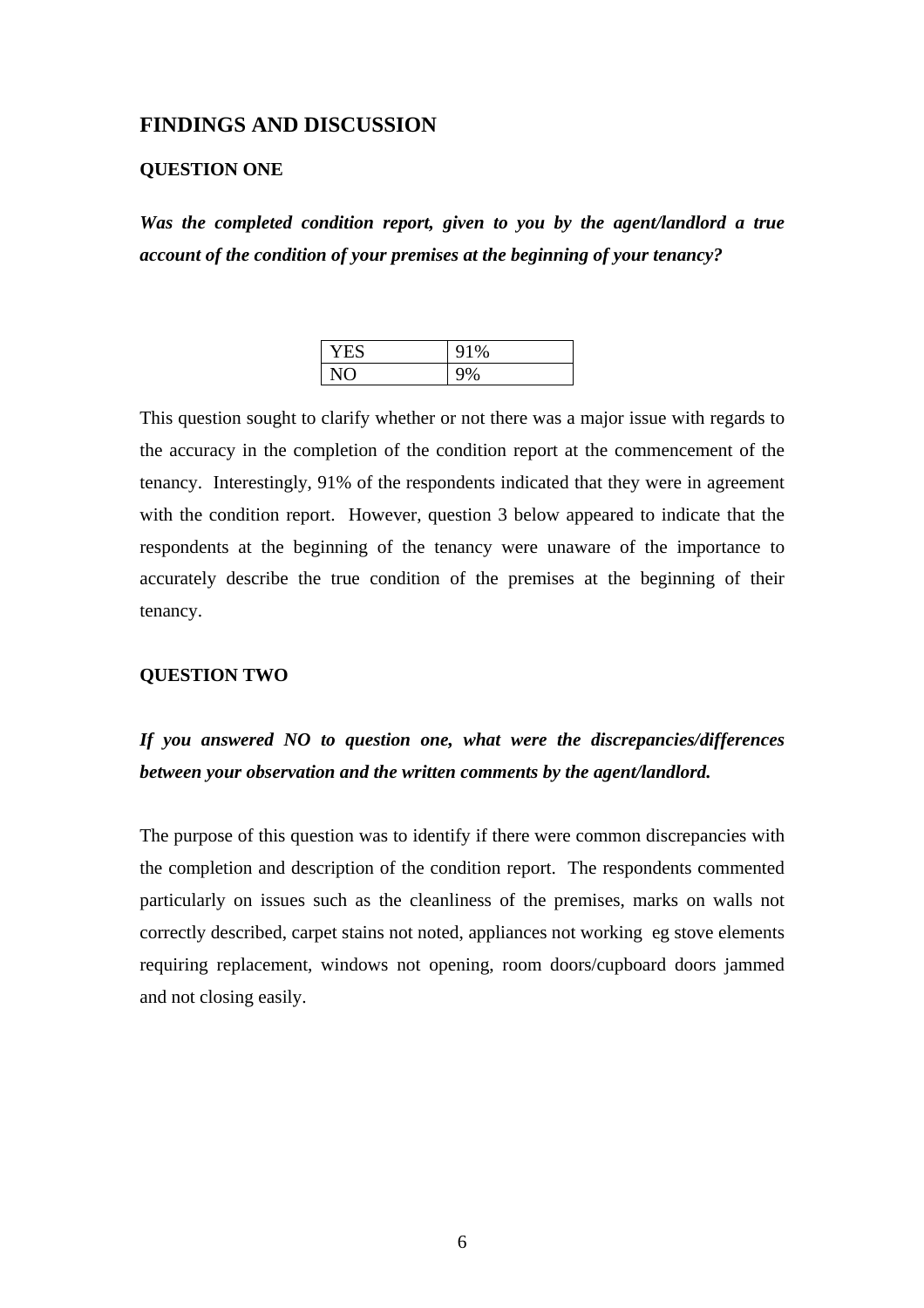### **QUESTION THREE**

*Was the completed condition report, given to you by the agent/landlord a true account of the condition of your premises at the end of your tenancy? Give reasons where possible.* 

| 2%    |
|-------|
| $8\%$ |

This purpose of this question was similar to question 1 where the research sought clarification on the accuracy of the description of the premises – although this was relating to the end of the tenancy.

The respondents were asked to answer either yes or no and were also given the opportunity to give reasons. The negative responses appeared to surface mainly from properties that had a change of property manager or the managing agent. The new property manager/agent had a different interpretation as to the state of the condition of the premises. Examples given included, the interpretation of "marks on the wall", stained carpet, cleanliness of the premises, cleanliness of the stove, and expected ground maintenance for the garden. Additionally comments also included a need to clarify what constitutes "fair wear and tear", as this area also causes disputes.

## **QUESTION FOUR**

*With regards to the condition report, does the current form adequately cover all scenarios with properties that you have rented in the past, and/or are currently renting?* 

| . ~ | $\sim$ |
|-----|--------|
| ┕   | 70     |
|     | 70     |

This question sought an indication of the general satisfaction with the present form used for the condition report. The high favourable response rate at this stage indicates the adequacy of the condition report in its present form.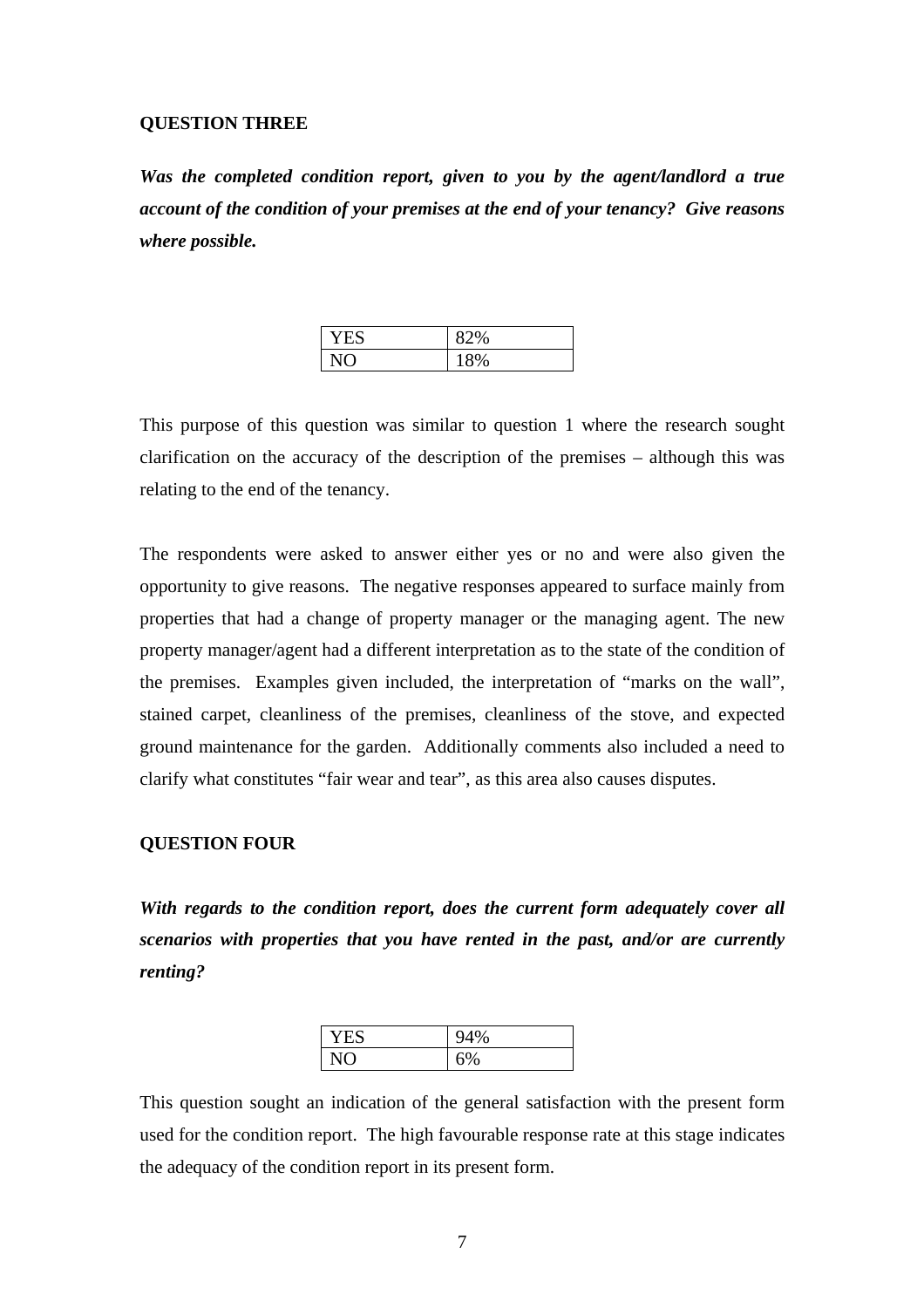### **QUESTION FIVE**

#### *Which part of the condition report needs to be reviewed/changed***?**

The purpose of this question was to gather possible recommendations and changes that might enhance the presently used condition report. Comments from the respondents included the difficulty to accurately describe damage to walls, doors etc, marks on the door/wall, carpet stains, the level of damage as opposed to fair wear and tear on the condition report – pictures could help to prove the existing level of damage to a property at the commencement of the tenancy and then compared to the termination of the tenancy. Respondents also indicated a need for a scale of 1 to 10 to allow a better assessment of the condition of the premises, and the opportunity to complete the condition report at the beginning and end of the tenancy, with the same property manager.

Respondents who participated in the "face to face" survey, also indicated a need to better understand the importance of accurately completing the condition report. Even though they commented they had been given a renting guide to read, prior to signing the written agreement, these respondents were unaware of any possible ramifications at the end of their tenancy.

### **QUESTION SIX**

*Would visual aids assist to better describe the condition of your premises.* 

| $\sim$<br>$\%$        |
|-----------------------|
| $\sim$ $\prime$<br>70 |

This question sought to extrapolate from the respondents whether or not there was a need for visual aids. Only 27% agreed that the visual aids would be of assistance in completing the condition report. Even though the question did not ask for reasons to be given, there were some comments included in the response, such as, *"who pays for the cost?", "where is the proof that the pictures were taken at the beginning of my tenancy", "what if the pictures were cleverly changed/touched up", "only yes, if I*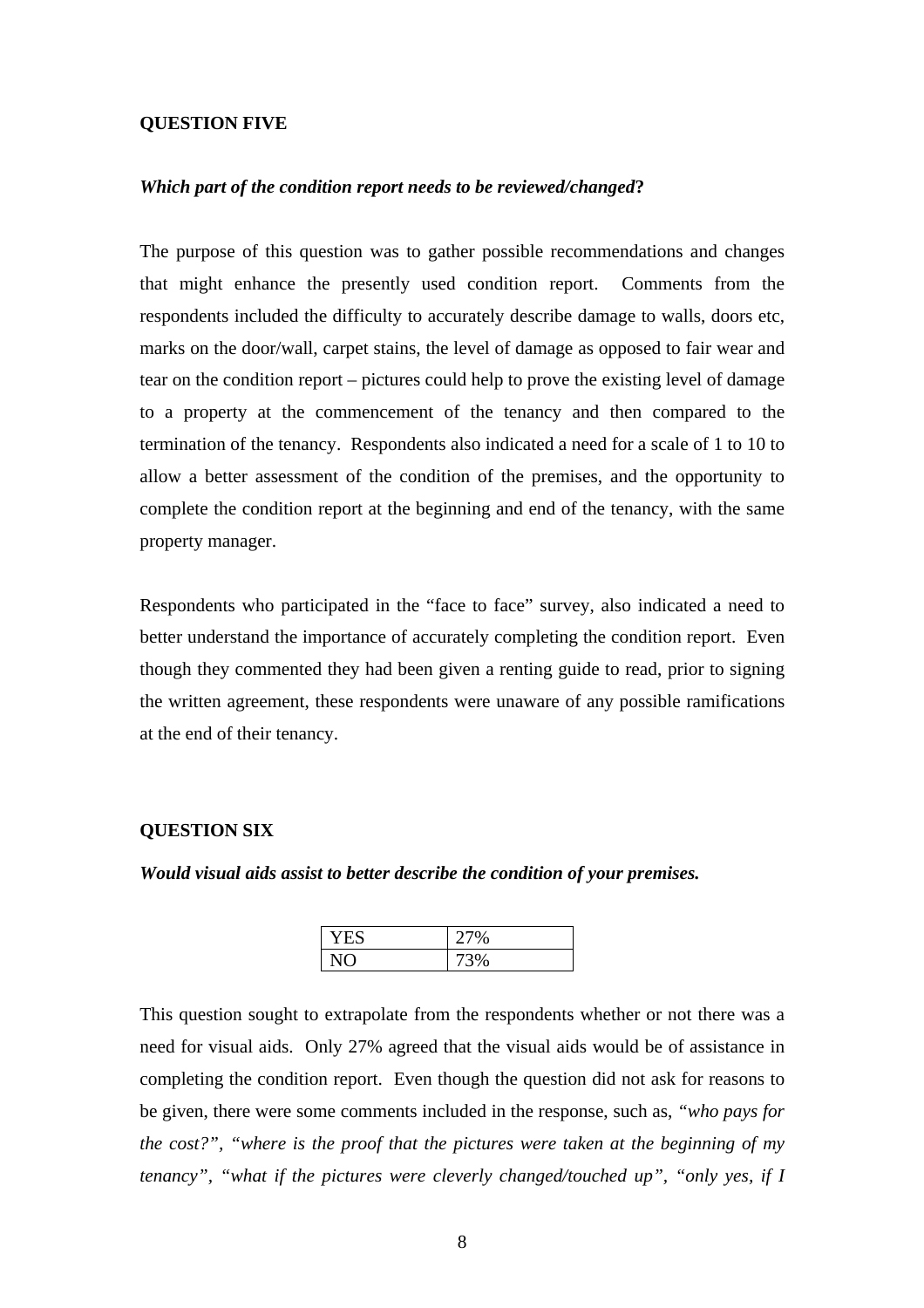*could sign off on the accuracy of the pictures"*. These comments from the tenants indicated a somewhat disbelief as to the accuracy and accountability over visual aids.

## **QUESTION SEVEN**

## *Which visual aids would you recommend?*

The purpose of this question was to determine any acceptable visual aids to assist in the completion of the condition report. The respondents commented on the use of cameras, digital cameras, videos, "and the latest in technology" for taking pictures as part of the completion of the condition report.

## **SUMMARY OF FINDINGS**

There were seven questions and listed below in figure 2, is an overview of the findings from the respondents to the survey.

| NO.            | <b>QUESTION</b>                            | <b>TENANTS</b>                      |
|----------------|--------------------------------------------|-------------------------------------|
|                |                                            |                                     |
| 1              | Accuracy of condition report at the        | 91%<br>Yes                          |
|                | beginning of the tenancy                   | N <sub>o</sub><br>9%                |
| $\overline{2}$ | Discrepancies/differences between tenants  | Level of cleanliness                |
|                | and agents                                 | Appliances not working              |
| 3              | Accuracy of condition report at the end of | Yes<br>82%                          |
|                | the tenancy                                | No.<br>18%                          |
| 4              | Satisfaction with current condition report | <b>Yes</b><br>94%                   |
|                | form                                       | N <sub>0</sub><br>6%                |
| 5              | condition<br>changes<br>Recommended<br>to  | Assistance to describe condition of |
|                | report                                     | premises eg a rating scale of 1-10  |
|                |                                            | Key adjectives for descriptions     |
|                |                                            | Clearer understanding of wear and   |
|                |                                            | tear as opposed to damage caused    |
|                |                                            | by tenants.                         |
| 6              | Visual aids $-$ do these assist            | Yes<br>27%                          |
|                |                                            | N <sub>0</sub><br>73%               |
| $\tau$         | Visual aids recommended                    | Cameras                             |
|                |                                            | Digital equipment                   |

## **TABLE OF FINDINGS - SUMMARY**

## *Figure 2*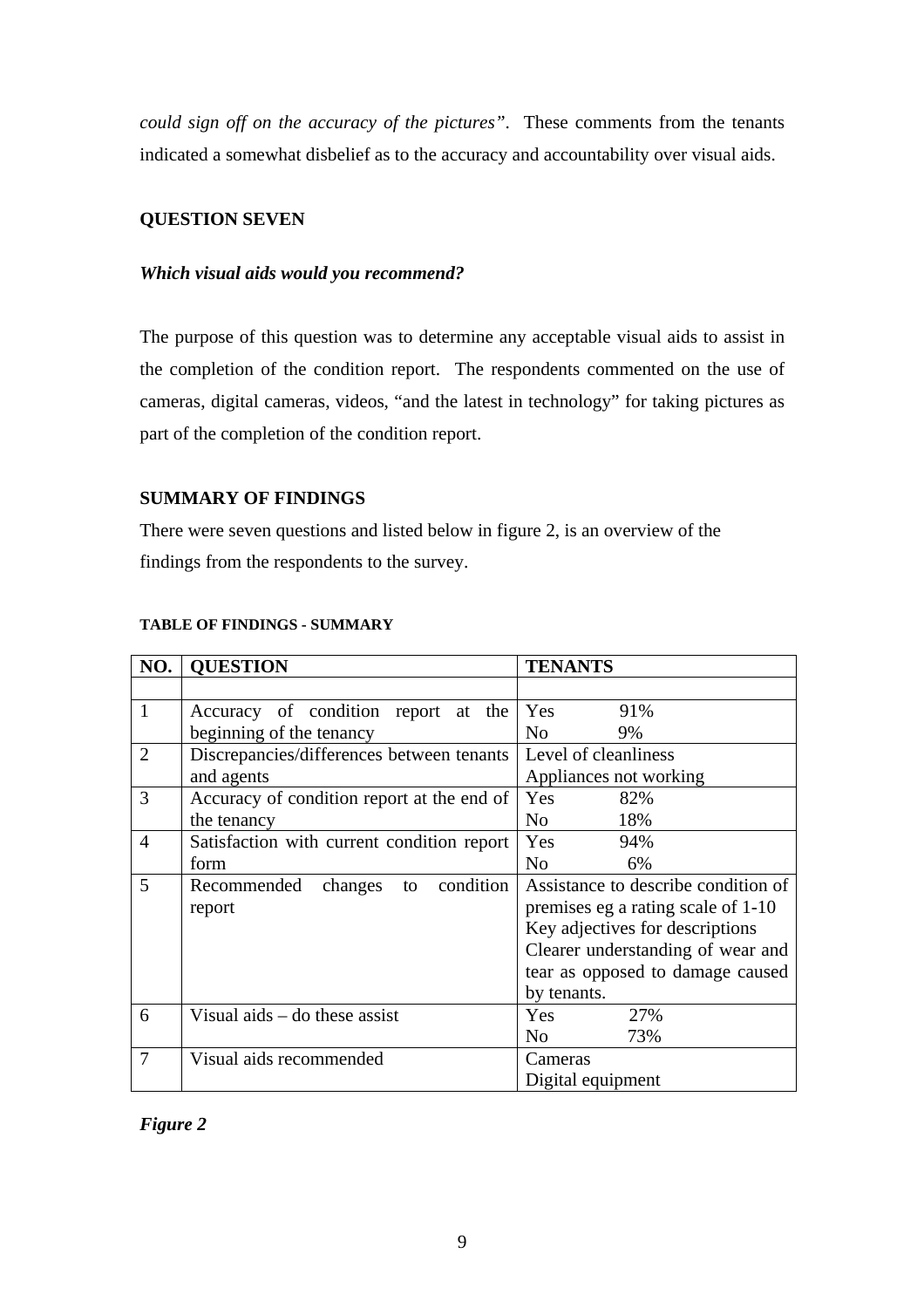Responses as shown in figure 2, indicate an overall satisfaction with the present form of the condition report, however, major discrepancies with the interpretation of the condition of the premises due primarily to change of property manager/agent and the descriptors used as opposed to "fair wear and tear."

## **CONCLUSION**

Whilst the Residential Tenancies Act sought to balance the rules for landlords and tenants, various tribunal hearings and orders indicate a level of discrepancy when comparing condition reports at the beginning and end of the tenancy. This paper focused primarily on issues with the current legislation and questioned whether or not there was a need to reform Part 2 of the written tenancy agreement.

The respondents were given seven questions in the survey, ranging from the accuracy of the condition report when compared to the description from the landlord/agent, to the question of whether or not changes were needed to the condition report format; and if in fact visual aids would better assist with the accuracy and completion of the condition report.

 Overall, the respondents from the survey indicated that generally the present form for the condition report was acceptable, however issues such as understanding the importance of an accurate condition report at the beginning of their tenancy was not clearly understood by some of the respondents; respondents had some discrepancies with the completion and description of the condition report mainly based on the interpretation of the "level" of the condition of the premises; and a requirement for further clarification on the issue of "fair wear and tear";

With regards to possible recommendations and changes that might enhance the presently used condition report, respondents indicated the difficulty to accurately describe damage, and also cited a need to complete the condition report at the beginning and end of the tenancy with the same property manager. It was also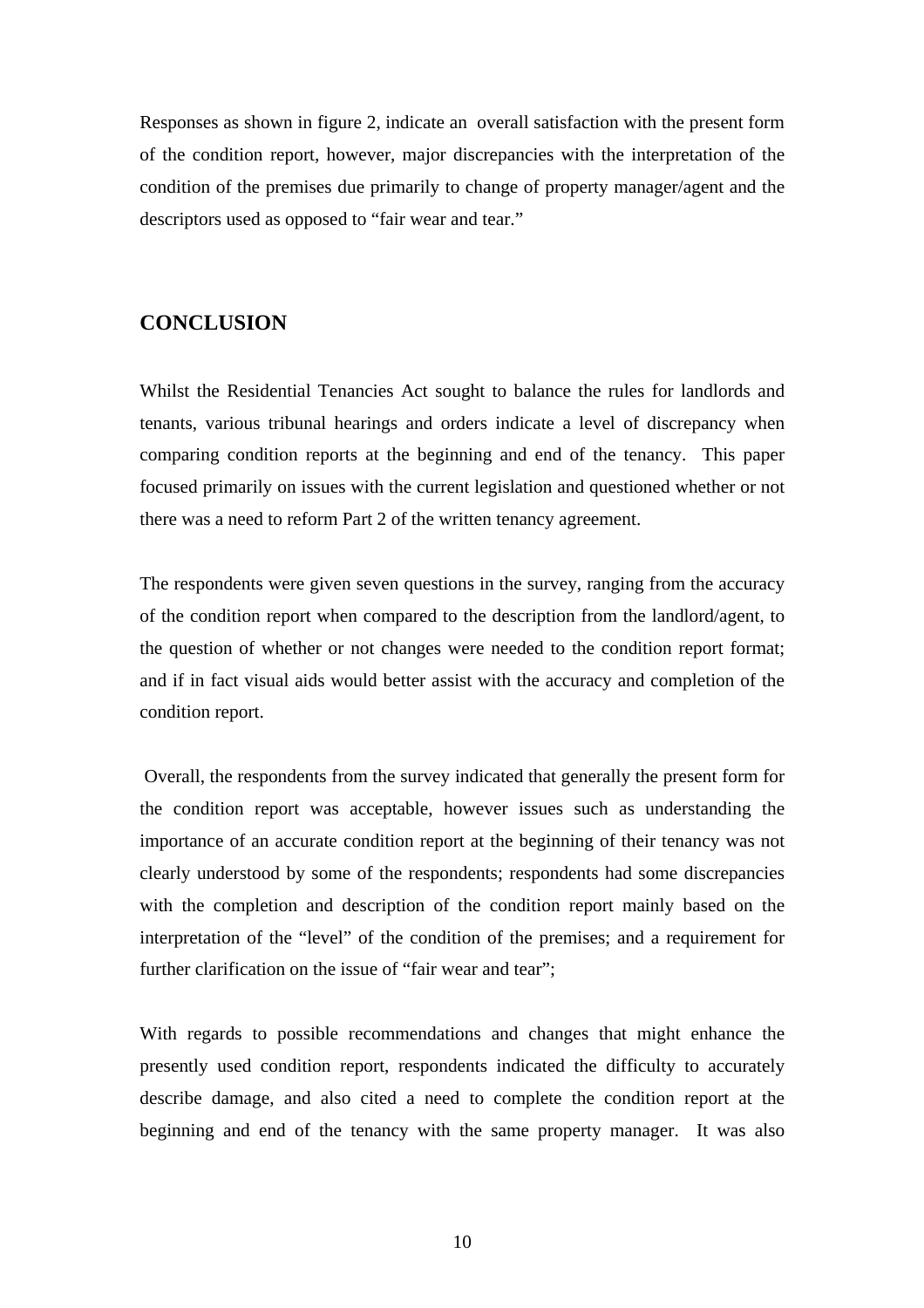suggested that a scale of 1 to 10, would give a better assessment of the condition of the premises.

When questioned over the use of visual aids only 27% of the respondents agreed that the visual aids would be of assistance in completing the condition report. The respondents appeared to be concerned over the accuracy and accountability of the visual aids. Respondents suggested that visual aids could include cameras, digital cameras, videos, "and the latest in technology" for taking pictures as part of the completion of the condition report.

The research paper sought to address if the present condition report accurately reflected the true condition of the premises both at the beginning of the tenancy and at the conclusion of the tenancy from the point of view from the tenant. The respondents indicated a 94% approval with the present from of the condition report. In conclusion, it would appear that from the perspective of the tenants, the condition report is adequate, together with some minor recommendations as mentioned. With regards to the suggestion of visual aids enhancing the condition reports, this was not well received by the respondents with only 27% agreeable to the suggestion.

Further research is currently being undertaken with Part 2 of the written tenancy agreement from the perspective of the landlord and agent. Once this research has been finalised a comparison of the responses between all groups i.e. tenants and landlords/agents will be undertaken, together with a statistical analysis of data from the Tribunal with regards to disputes and hearings on the adequacy of these condition reports.